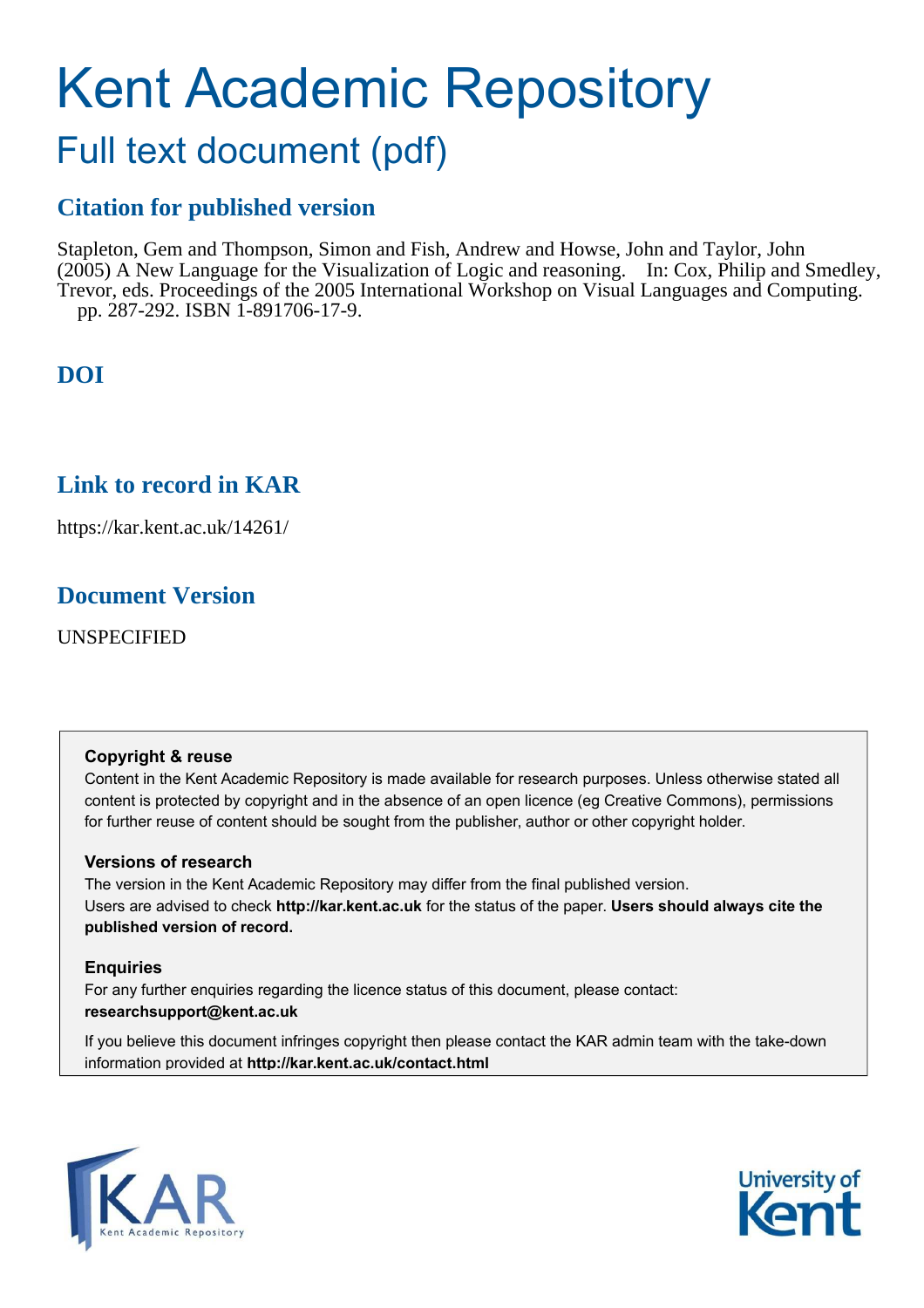#### **A New Language for the Visualization of Logic and Reasoning**

Gem Stapleton and Simon Thompson University of Kent Canterbury, UK {g.e.stapleton,s.j.thompson}@kent.ac.uk

Andrew Fish, John Howse and John Taylor Visual Modelling Group University of Brighton Brighton, UK {andrew.fish,john.howse,john.taylor}@brighton.ac.uk

#### **Abstract**

*Many visual languages based on Euler diagrams have emerged for expressing relationships between sets. The expressive power of these languages varies, but the majority can only express statements involving unary relations and, sometimes, equality. We present a new visual language called Visual First Order Logic (VFOL) that was developed from work on constraint diagrams which are designed for software specification. VFOL is likely to be useful for software specification, because it is similar to constraint diagrams, and may also fit into a Z-like framework. We show that for every First Order Predicate Logic (FOPL) formula there exists a semantically equivalent VFOL diagram. The translation we give from FOPL to VFOL is natural and, as such, VFOL could also be used to teach FOPL, for example.*

#### **1 Introduction**

There is a growing interest in the use of languages based on Euler diagrams for expressing and reasoning about logical statements [1, 3, 4, 6, 7, 11, 12, 13]. The majority of these languages are monadic (meaning they can only express statements involving unary relations) and, hence, very limited in expressive power. *Constraint diagrams* [9] can make statements involving binary relations (as well as unary relations) and have been used to model object oriented software systems [8, 10]. They have been designed to complement the diagrammatic theme of the Unified Modeling Language (UML). In this paper we present a new diagrammatic language called Visual First Order Logic (VFOL) that grew out of work on constraint diagrams. VFOL is likely to be useful for software specification in the context of UML, because it is similar to constraint diagrams, and may also fit naturally into a Z-like framework. Another potential application domain is for teaching logic to computer scientists.

In figure 1 there are two constraint diagrams. The aster-

isks, labelled s, represent universal quantification and the nodes, labelled  $t$ , represent existential quantification. In or-



**Figure 1. Two constraint diagrams.**

der to disambiguate the diagrams, a *reading tree* [5] is used to indicate the order in which the quantifiers are to be interpreted. The reading trees both assert that  $s$  is read before  $t$ and  $d_1$  expresses that A and B are disjoint, every element in A is related to precisely one element, under the relation r, which is in B. The diagrams  $d_1$  and  $d_2$  are examples of *unitary diagrams* which can be joined together using logical connectives such as 'and' and 'or'.

In the constraint diagram language, it is difficult (if not impossible) to express statements such as

$$
A \cap B = \emptyset \land \forall s \in A \,\exists t \in B
$$

$$
\{s\}.r = \{t\} \vee \{s\}.p = \{t\} \tag{1}
$$

where {s}.r (which is called a *navigation expression*) denotes the relational image of  $r$  when the domain is restricted to  $\{s\}$  (similarly for  $\{s\}$ .*p*). One reason that (1) is difficult to express is because of the disjunctive formula inside the scope of the universal quantifier. The two diagrams in figure 1 can be taken in disjunction, giving  $d_1 \vee d_2$ , to express

$$
A \cap B = \emptyset \land (\forall s \in A \exists t \in B \{s\}.r = \{t\} \lor \forall s \in A \exists t \in B \{s\}.p = \{t\}),
$$

but this is not semantically equivalent to (1).

Constraint diagrams are good at expressing conjunctive information inside unitary diagrams. All of the quantification occurs inside unitary diagrams, which means that First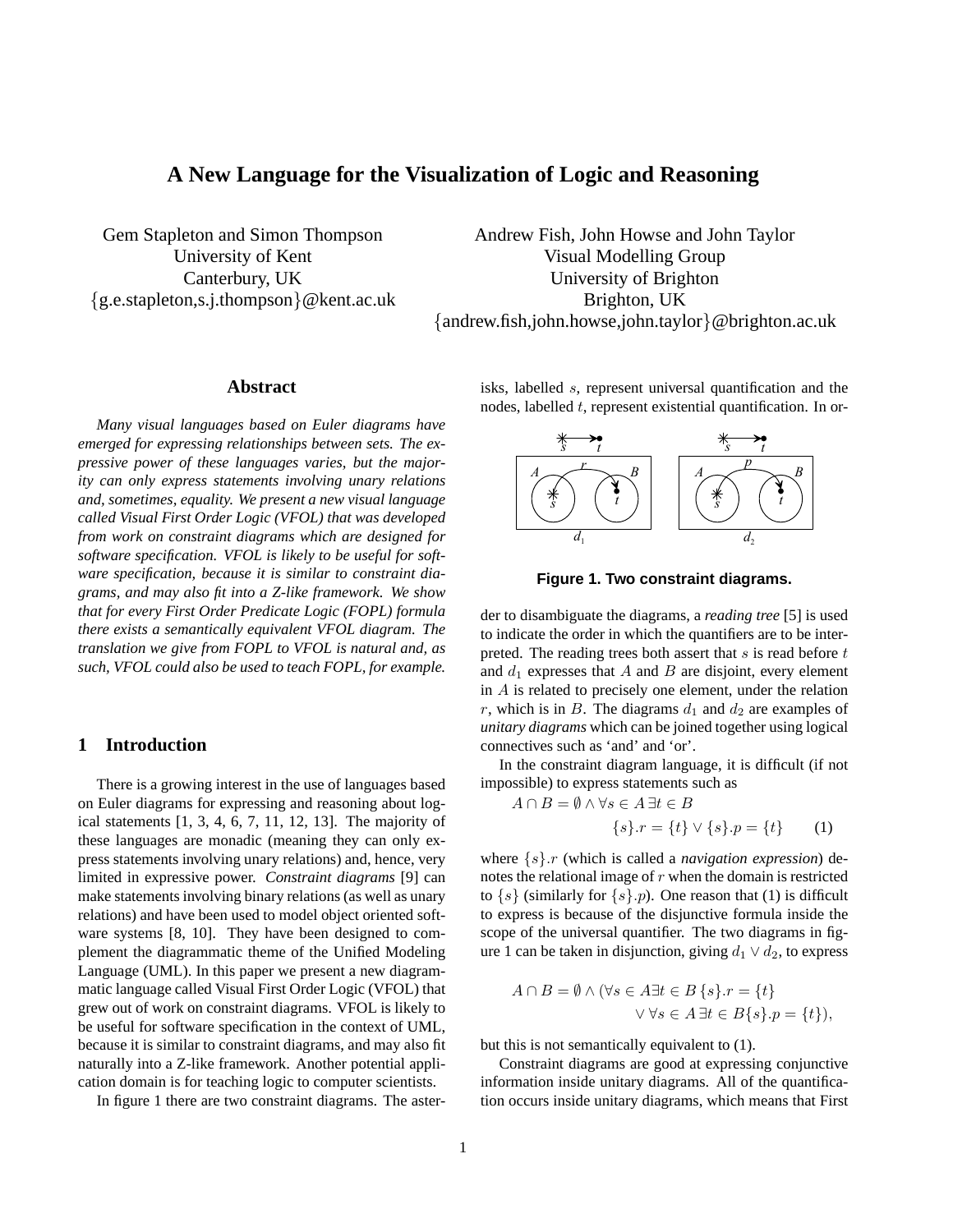Order Predicate Logic (FOPL) sentences involving universal quantification followed by disjunctive formulae (such as (1)) may not be realizable as constraint diagrams.

VFOL retains many features of constraint diagrams that are useful for modelling software systems. In particular, navigation expressions can still be made in VFOL. In order



**Figure 2. A VFOL diagram.**

to represent relations that have arity three or greater we use multi-sourced arrows and quantification is an explicit operation which does not appear symbolically within a (unitary) diagram. Performing quantification outside diagrams also removes the need for reading trees to accompany the diagrams: the order of quantification is automatically explicit. An example of a VFOL diagram is shown in figure 2, which is semantically equivalent to statement (1) above. Unlike constraint diagrams, in VFOL distinct nodes do not necessarily denote distinct elements. This is similar to the interpretation of constant sequences in Euler/Venn diagrams: distinct constant sequences do not necessarily denote distinct individuals [13].

The syntax of VFOL and FOPL are given in section 2. The semantics of VFOL and FOPL are specified in section 3 and in section 4 we map FOPL formulae to semantically equivalent VFOL diagrams.

#### **2. Syntax**

#### **2.1. An Alphabet**

In this section, we introduce an alphabet that will be common to VFOL and FOPL. Firstly, we have a countably infinite set of **variables**,  $V = \{x_1, x_2, ...\}$ . We define a set of **function symbols**,  $\mathcal{F} = \{f_1, f_2, ...\}$ , and a set of **relation symbols**,  $\mathcal{R} = \{r_1, r_2, ...\}$ . These two sets may be finite. A function  $\alpha: \mathcal{F} \cup \mathcal{R} \rightarrow \mathbb{N}$  returns the arity of each symbol. Relation symbols have arity at least one. Every variable is a **term**. If  $f_i$  is a function symbol and  $t_1, ..., t_{\alpha(f_i)}$  are terms then  $f_i(t_1, ..., t_{\alpha(f_i)})$  is a **term**. The set of terms is denoted  $\mathcal T$ .

In this paper, we will use symbols of the form  $f_i$  and  $r_i$ in our examples. We expect users of the notation will prefer to choose sensible names for their functions and relations.

#### **2.2. Syntax of VFOL**

Relation symbols with arity one,  $\mathcal{R}_1 = \{r_i \in \mathcal{R} :$  $\alpha(r_i) = 1$ , will be used to label contours, and we call them **given contour labels**. Function symbols with arity 0,  $\mathcal{F}_0 = \{f_i \in \mathcal{F} : \alpha(f_i) = 0\}$ , are constants. The remaining relation and function symbols will be used to label arrows. A special symbol,  $U$ , represents the universal set.



**Figure 3. Two VFOL diagrams.**

**Example 2.1** The diagram  $d_1$  in figure 3 contains one given contour, labelled r1. The other two contours are *derived contours* which represent the image of a relation or function under certain restrictions. The function symbol  $f_1$  has arity 0 and is, therefore, a constant. Locating  $f_1$  inside  $r_1$ expresses that  $f_1 \in r_1$ . The arrow sourced on  $r_1$ , labelled with the unary function symbol  $f_2$ , targets a derived contour. This arrow expresses that  $r_1.f_2$  (the image of  $f_2$  when the domain is restricted to  $r_1$ ) is disjoint from  $r_1$ . This derived contour is labelled with the navigation expression  $r_1.f_2$ . The arrow labelled with the binary relation symbol  $r_2$  expresses that  $f_1.r_2$  equals  $r_1.r_3$ . By the use of shading we have expressed that  $r_1.r_3$  is disjoint from  $r_1.f_2$ .

Derived contour labels allow us to talk about the image of a relation or function without using arrows. These labels provide an efficiency and flexibility of notation that was not present in constraint diagrams (where derived contours are never labelled). To make statements about the image in constraint diagrams, one had to first construct the image using sequences of arrows. The benefits of our new approach become apparent when constructing complex navigation expressions.

In the example above, in  $d_1$  the derived contour label  $r_1.f_2$  is redundant, since the arrow targeting  $r_1.f_2$  is sourced on  $r_1$  and labelled  $f_2$ . We will not force users of the notation to label derived contours, unless a label is essential for the interpretation of the diagram. For example,  $d_2$  in figure 3 contains a derived contour with label  $r_1.r_3$ . Without this label, we could not interpret  $d_2$  in a first order manner. The other derived contour in  $d_2$  has not been labelled, since it represents the set  $(r_1.r_3).f_2$ . For space reasons, we omit the conditions under which a derived contour label is required, but they are similar to the readability criteria given for constraint diagrams in [5].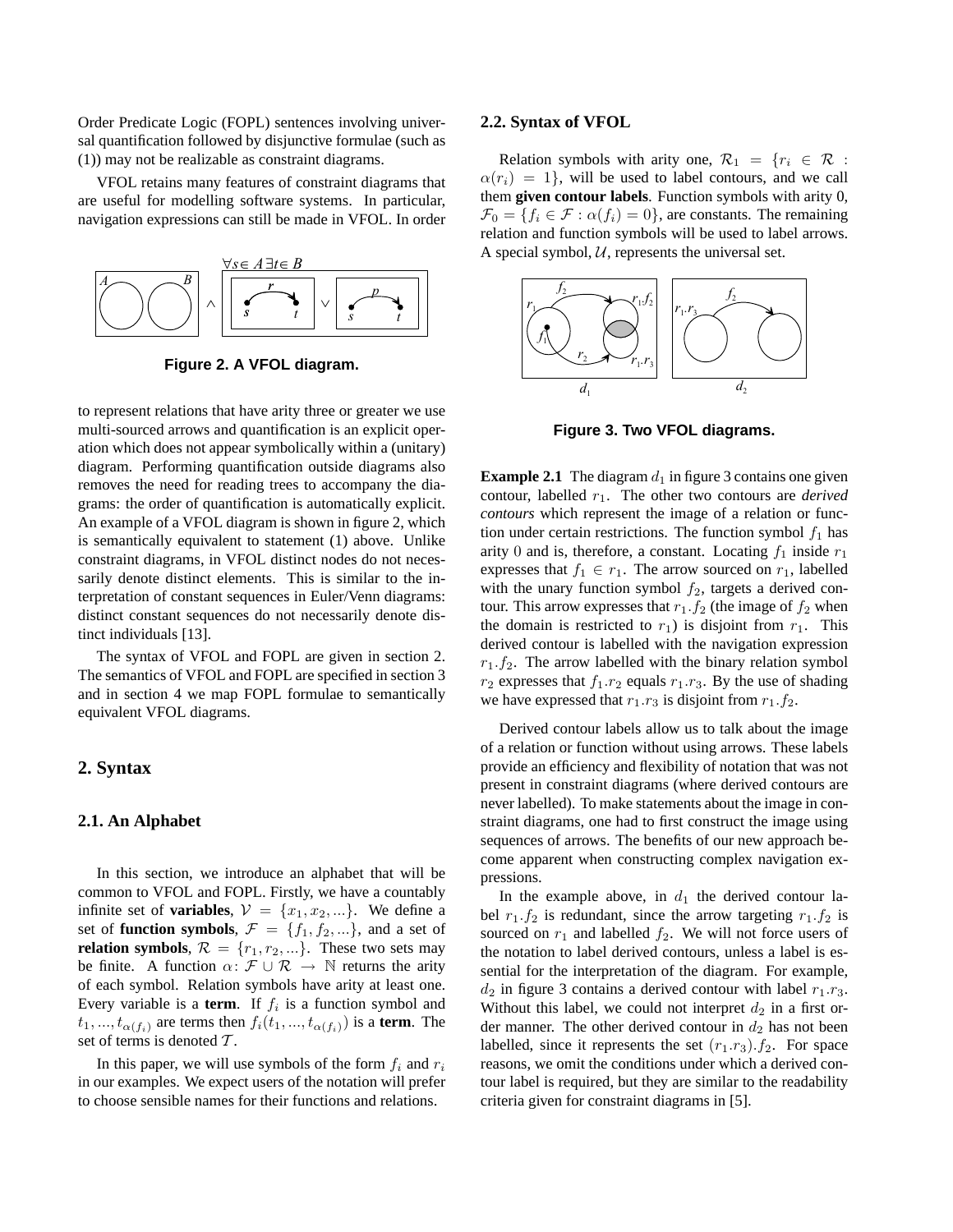Further examples of derived contour labels are  $\{x\}$ .  $f_2$ and  $({x} \times r_1)$ .  $f_3$  where  $f_3$  is a binary function symbol. From these simple derived contour labels we can construct more complex expressions, such as  $((\{x\} \times r_1).f_3).f_2.$  In order to formally define derived contour labels, we start with the set  $\mathcal{DC}_0 = \{r : r \in \mathcal{R}_1 \cup \mathcal{T}\} \cup \{\mathcal{U}\}\$ . The elements of  $DC_0$  are not derived contour labels but are essential for our inductive definition below.

- 1. If f is a function symbol in  $\mathcal{F} \mathcal{F}_0$  and  $D_1, ..., D_{\alpha(f)}$ are in  $\mathcal{DC}_i$  then  $((D_1 \times ... \times D_{\alpha(f)}).f)$  is in  $\mathcal{DC}_{i+1}$ .
- 2. If r is a relation symbol in  $\mathcal{R}-\mathcal{R}_1$  and  $D_1, ..., D_{\alpha(r)-1}$ are in  $\mathcal{DC}_i$  then  $((D_1 \times ... \times D_{\alpha(r)-1}).r)$  is in  $\mathcal{DC}_{i+1}$ .
- 3. Every element of  $DC_i$  is in  $DC_{i+1}$ .

The set of **derived contour labels** is

$$
\mathcal{DC} = \bigcup_{n \in \mathbb{N}} \mathcal{DC}_n - \mathcal{DC}_0.
$$

We define  $\mathcal{CL} = \mathcal{R}_1 \cup \mathcal{DC}$  to be the set of **contour labels**. The definition of  $DC$  could be simplified if we went against convention and defined the arity of each function symbol to be the number of inputs plus 1: we could treat relation symbols and function symbols in the same way. This is also the case for several other definitions given later in the paper.



**Figure 4. Multi-sourced arrows and equality.**

**Example 2.2** The diagram  $d_1$  in figure 4 contains a function label  $f_3$  that has arity 2. The arrow has two sources and the order in which these are read is indicated by labelling the arrow. The diagram expresses that  $r_1 \cap r_4 = \emptyset$  and  $(r_1 \times r_4)$ .  $f_3 = f_2(x)$ , where x is a variable which is free in  $d_1$ . Here, in our informal explanation, we have identified  $f_2(x)$  with  ${f_2(x)}$ .

The arrows in a diagram can be sourced and targeted on terms, contours and the rectangle which encloses the diagram. In our formal syntax, this rectangle is denoted by  $U$ and represents the universal set. We define the set of sources and targets of the arrows to be  $\mathcal{AST} = \mathcal{T} \cup \mathcal{CL} \cup \{\mathcal{U}\}\$ . Arrows are defined as follows.

1. If f is a function symbol in  $\mathcal{F} - \mathcal{F}_0$ ,  $s \in \mathcal{AST}^{\alpha(f)}$  and  $t \in \mathcal{AST}$  then  $(f, s, t)$  is an **arrow**.

2. If r is a relation symbol in  $\mathcal{R} - \mathcal{R}_1$ ,  $s \in \mathcal{AST}^{\alpha(r)-1}$ and  $t \in \mathcal{AST}$  then  $(r, s, t)$  is an **arrow**.

The set of all arrows is denoted AR. The **label** of arrow  $(l, s, t)$  is l, the **source** is s and the **target** is t; the **components** of s are the elements of the set  $Com(s) = \{a_i : s = a\}$  $(a_1, ..., a_n) \wedge 1 \leq i \leq n$ .

We assume that the sets T, F, R, DC, AR, and  $\{U\}$  are pairwise disjoint.

**Example 2.3** The diagram  $d_2$ , in figure 4, expresses that  $f_1 = f_2(x)$ , by the use of a pair of parallel straight line segments, like an equals sign. We say that  $f_1$  and  $f_2(x)$ are *identified*. Similarly,  $x \neq f_4$  and we say that x and  $f_4$  are *separated*. The term  $f_2(x)$  has a location that consists of two *zones*. In a drawn diagram, a zone can be described by a two-way partition of the contour label set. In our formalization, a zone is an ordered pair of disjoint sets of contour labels,  $(a, b)$ , where a contains the zone and b excludes the zone. The diagram  $d_2$  expresses that  $f_2(x)$  is in  $r_1$  or  $U - r_1$ . Since  $f_2(x) = f_1$ , we can deduce from  $d_2$  that  $f_2(x) \in \mathcal{U} - r_1$ . Finally,  $d_2$  contains a *dashed arrow*. Dashed arrows, which are not part of the constraint diagram language, allow us to represent partial information. In the particular case here, the arrow expresses that  $\{x\}$ . $r_2$ includes  $f_1$ . In other words, x is related to (at least)  $f_1$  under  $r_2$ .

We are now in a position to define unitary diagrams.

#### **Definition 2.1** *A unitary diagram is a tuple*

$$
d = \langle CL, T, SA, DA, Z, SZ, \lambda, \iota, \sigma \rangle
$$

*whose component parts are as follows.*

- *1.*  $CL \subseteq CL$  *is a finite set of contour labels.*
- 2.  $T \subseteq T$  *is a finite set of terms.*
- *3.*  $SA ⊂ AR$  *is a finite set of solid arrows and*  $DA ⊂$ AR *is a finite set of dashed arrows such that each arrow*  $(l, s, t)$  ∈ SA ∪ DA *satisfies*  $Com(s) \cup \{t\}$  ⊆  $CL \cup T \cup \{\mathcal{U}\}.$
- *4.*  $Z \subseteq \{(a,b) : a \cup b = CL \land a \cap b = \emptyset\}$  *is a set of zones.*
- *5.*  $SZ \subseteq Z$  *is a set of shaded zones.*
- *6.* A function  $\lambda: T \to \mathbb{P}Z \{\emptyset\}$  *returns the location of each term.*
- *7.* A relation  $\iota \subseteq T \times T$ . We say that terms  $t_1$  and  $t_2$  are *identified in*  $d$  *if*  $(t_1, t_2) \in \iota$  *or*  $(t_2, t_1) \in \iota$ *.*
- *8. A relation*  $\sigma \subseteq T \times T$ *. We say that terms*  $t_1$  *and*  $t_2$  *are separated in*  $d$  *if*  $(t_1, t_2) \in \sigma$  *or*  $(t_2, t_1) \in \sigma$ *.*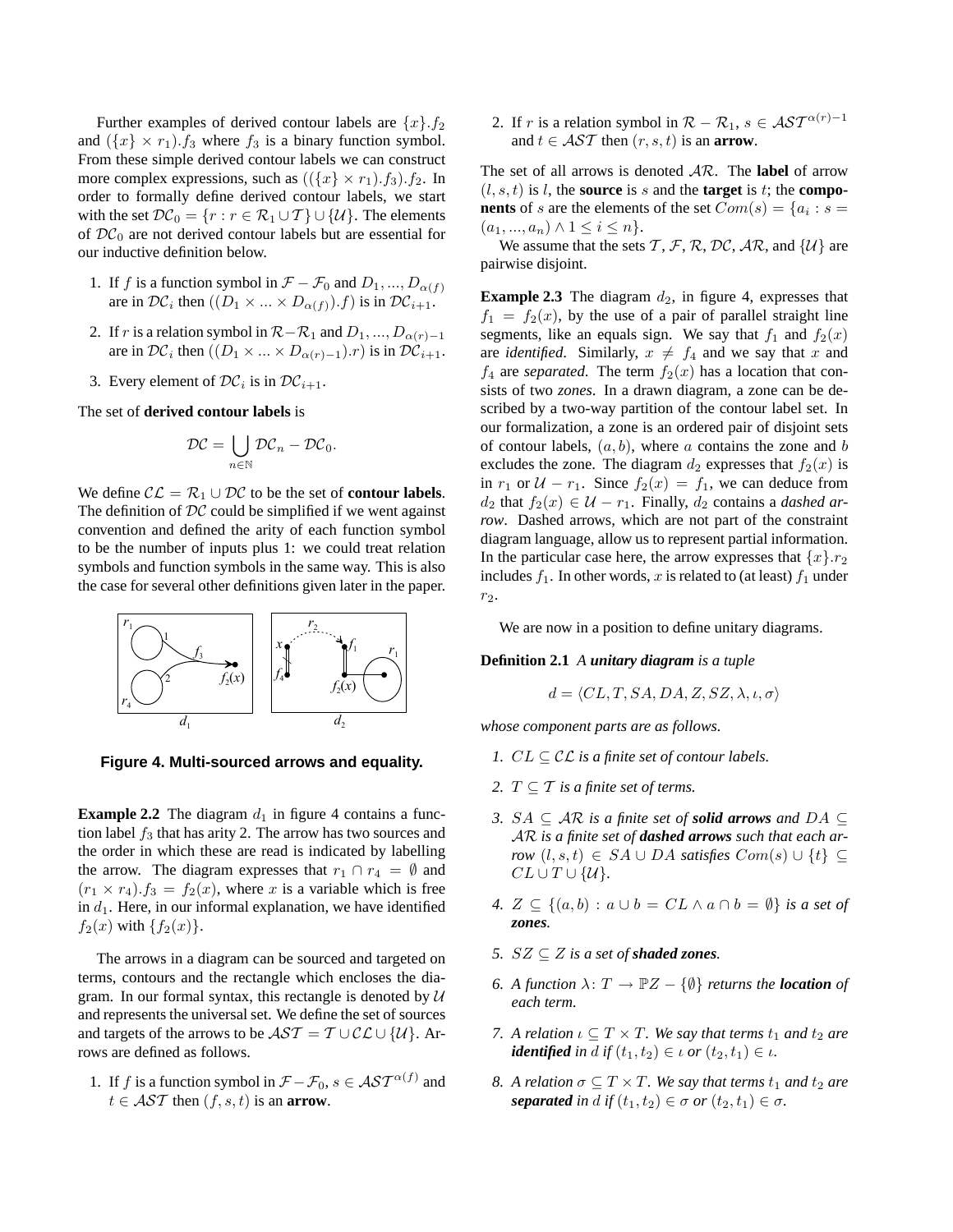

**Figure 5. A compound diagram.**

Unitary diagrams form the basic building blocks of *compound diagrams*.

**Example 2.4** The compound diagram in figure 5 expresses that the relation  $r_2$  is anti-symmetric when restricted to  $A$ .

To allow us to quantify over sets outside unitary diagrams, we define **set expressions**. Any contour label (given or derived) is a set expression and  $U$  is a set expression. If A and B are set expressions then  $(A \circ B)$  is a set expression where  $\circ \in \{\cup, \cap, -\}.$ 

**Definition 2.2** *A diagram is defined as follows. A unitary diagram is a diagram. If*  $d_1$  *and*  $d_2$  *are diagrams then*  $\neg d_1$ *and*  $(d_1 \circ d_2)$  *where*  $\circ \in \{ \vee, \wedge, \Rightarrow, \Leftrightarrow \}$  *are diagrams.* Additionally, if  $x_i$  is a variable and A is a set expression then  $(\forall x_i \in A)$  d<sub>1</sub> and  $(\exists x_i \in A)$  d<sub>1</sub> are diagrams.

#### **2.3. Syntax of FOPL**

We briefly summarize the syntax of FOPL. The variables and terms are elements of  $V$  and  $T$  respectively. **Atomic formulae** are of two kinds. If s and t are terms then  $(s = t)$  is an atomic formula. If r is a relation symbol and  $t_1, ..., t_{\alpha(r)}$  are terms then  $r(t_1, ..., t_{\alpha(r)})$  is an atomic formula. **Formulae** are of four kinds. Atomic formulae are formulae. If p and q are formulae then  $\neg p$  and  $(p \circ q)$  are a formulae where  $\circ \in \{\vee, \wedge, \Rightarrow, \Leftrightarrow\}$ . Additionally, if  $x_i$  is a variable then  $\exists x_i \ p$  and  $\forall x_i \ p$  are formulae.

#### **3. Semantics**

So far, we have given the syntax of VFOL and FOPL. We shall assume the standard semantic interpretation of FOPL formulae (see, for example, [2]). In VFOL, we briefly note that contour labels represent sets, terms represent elements (although in our formalization they represent singleton sets) and arrow labels represent relations or functions. An arrow, together with its source and target, represents a property of the relation or function represented by its label. We note that dashed arrows are syntactic sugar. This section formalizes the semantics.

**Definition 3.1** *A structure,* S*, is a non-empty set* U*, called the domain of* S*, together with a single element subset of* U for each  $f \in \mathcal{F}_0$ , a function  $S(f)\colon U^{\alpha(f)} \to U$  for each  $f \in \mathcal{F} - \mathcal{F}_0$ , and a relation  $S(r) \subseteq U^{\alpha(r)}$  for each  $r \in \mathcal{R}$ .

Arrows give information about the image of a relation (or function) when the domain is restricted to the (set represented by) the arrows source.

**Definition 3.2** *Let* U *denote the universal set and let* f *be a function. The image of* f *is the set*

$$
im(f) = \{a_{\alpha(f)+1} : \exists a_1, ..., a_{\alpha(f)} (a_1, ..., a_{\alpha(f)+1}) \in f\}.
$$

Let  $A$  be a subset of  $U^{\alpha(f)}$ . We define  $A$ . f to be the image *of* f with the domain restricted to A:  $A.f = im(f|_A)$ *. Let* r *be a relation. We define the image of* r *to be*

$$
im(r) = \{a_{\alpha(r)} : \exists a_1, ..., a_{\alpha(r)-1} (a_1, ..., a_{\alpha(r)}) \in r\}.
$$

Let A be a subset of  $U^{\alpha(r)-1}$ . We define the image of r with *the domain restricted to* A *to be*

$$
A.r = im(r \cap (A \times U)).
$$

We wish to identify when a structure satisfies a VFOL diagram. In order to do so, we will interpret the component parts of the diagram, illustrated in the following example.

**Example 3.1** Let S be a structure and consider the diagrams in figure 4. Some components of  $d_1$  are interpreted in S:  $S(r_1)$ ,  $S(r_4)$ ,  $S(f_3)$  and  $S(f_2)$ . We interpret U as the universal set:  $S(\mathcal{U}) = U$ . The term  $f_2(x)$  is located outside both  $r_1$  and  $r_4$  and we associate with  $d_1$  a *terms condition*:

$$
\{x\}.S(f_2) \subseteq S(\mathcal{U}) - (S(r_1) \cup S(r_4)).
$$

The solid arrow expresses

$$
(S(r_1) \times S(r_4)).S(f_3) = \{x\}.S(f_2)
$$

and this is called the *solid arrows condition*. The placement of  $r_1$  and  $r_4$  expresses that  $S(r_1) \cap S(r_4) = \emptyset$ . To capture this, we define the *plane tiling condition*, which asserts that the union of the sets represented by the zones is the universal set. For  $d_1$ , the plane tiling condition is:

$$
(S(\mathcal{U}) - (S(r_1) \cup S(r_4))) \cup (S(r_1) \cap (S(\mathcal{U}) - S(r_4))) \cup (S(r_4) \cap (S(\mathcal{U}) - S(r_1))) = S(\mathcal{U}).
$$

In  $d_2$ , the dashed arrow expresses  $\{x\} \cdot S(r_2) \supseteq S(f_1)$ . The terms  $f_1$  and  $f_2(x)$  are identified, which asserts  $S(f_1) = \{x\} S(f_2)$ . Separated terms denote distinct elements (strictly, singleton sets), so  $\{x\} \neq S(f_4)$ . Additionally,  $d_2$  has the terms condition

$$
\{x\} \subseteq S(\mathcal{U}) - S(r_1) \wedge S(f_4) \subseteq S(\mathcal{U}) - S(r_1)
$$
  
 
$$
\wedge S(f_1) \subseteq S(\mathcal{U}) - S(r_1) \wedge \{x\}.S(f_2) \subseteq S(\mathcal{U}).
$$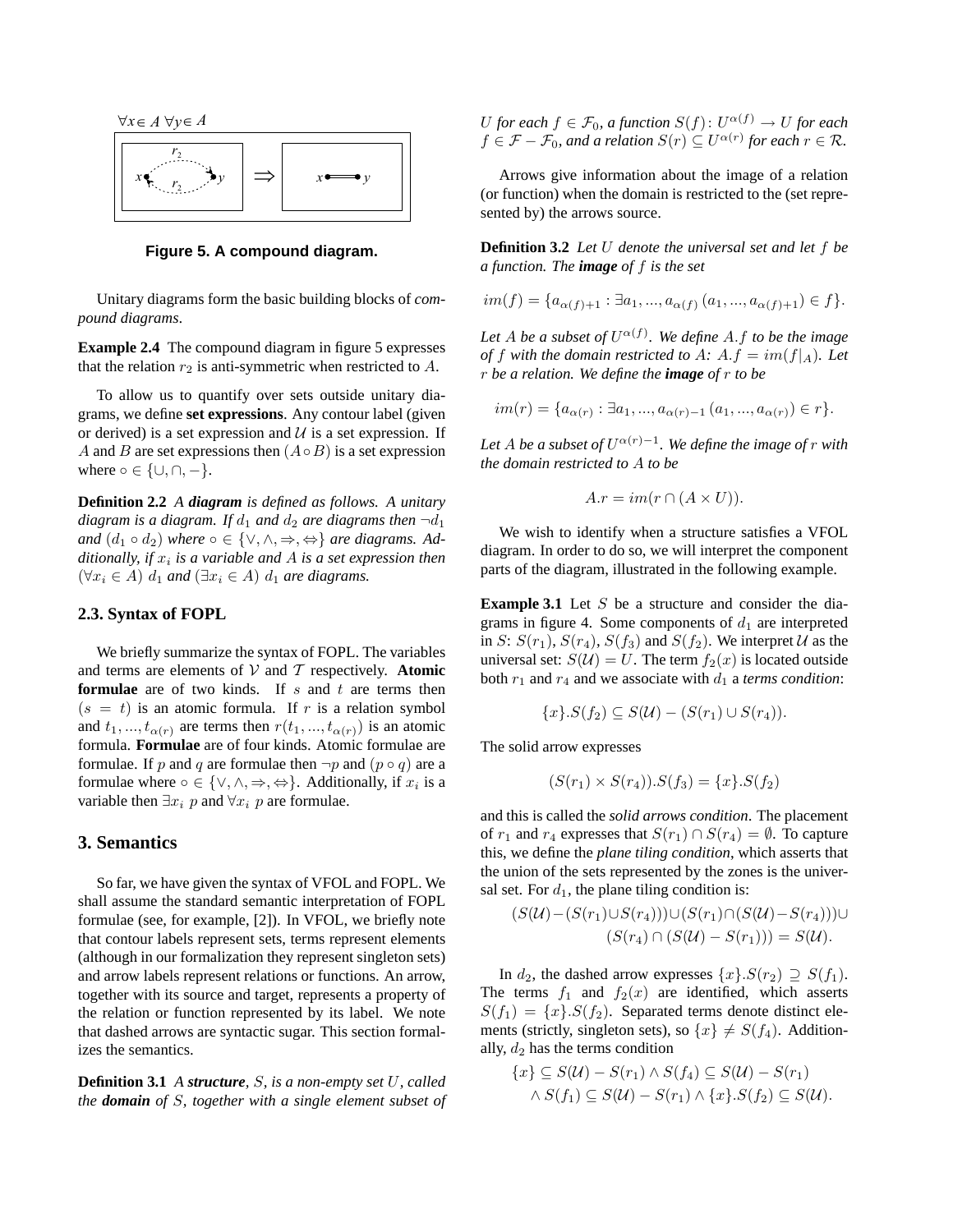To facilitate the construction of a set of conditions that will allow us to determine whether a structure is a model for a diagram, we overload  $S$ . The result will include symbolic statements since, in general, the overloading contains uninterpreted variables.

**Definition 3.3** *Let* S *be a structure with domain* U*. We overload* S *and define the following.*

- *1. Universe:*  $S(\mathcal{U}) = U$ .
- *2. Set expressions: If* A B *is a set expression where*  $\circ$  ∈ {∪, ∩, −} *then*  $S(A \circ B) = (S(A) \circ S(B))$ .
- *3. Variables: for each*  $x_i \in V$ *,*  $S(x_i) = \{x_i\}$ *.*
- 4. Terms: for each  $t \in \mathcal{T}$ , if t is a constant or vari*able then* S(t) *is already defined. Otherwise* t *is of the form*  $f_i(t_1, ..., t_{\alpha(f_i)})$  *for some*  $f_i \in \mathcal{F} - \mathcal{F}_0$  *and terms*  $t_1, ..., t_{\alpha(f_i)}$  *and we define*

$$
S(t) = ((S(t1) \times ... \times S(t_{\alpha(f_i)})).S(f_i)).
$$

*5. Derived contour labels: let* D *be a derived contour label. Then D is of the form*  $((D_1 \times ... \times D_n).g)$  *and we define* S(D) *recursively:*

$$
S(D) = ((S(D_1) \times \ldots \times S(D_n)).S(g)).
$$

*6. Zones: for each zone* (a,b) *we define*

$$
S(a,b) = \bigcap_{l \in a} S(l) \cap (S(\mathcal{U}) - \bigcup_{l \in b} S(l)).
$$

*We define the union (intersection) over the empty set to be the empty set (the domain).*

*7. Sets of zones: for each set of zones,*  $Z$ ,  $S(Z)$  = U  $(a,b) \in \mathcal{Z}$ S(a, b)*.*

**Definition 3.4** *Let* d *be a diagram. The semantics predicate, denoted*  $P_d(S)$ *, for* d *is defined as follows. If* d *is a unitary diagram then*  $P_d(S)$  *is the conjunction of the following conditions.*

*1. Terms Condition Terms denote elements (strictly, singleton sets) in the sets represented by their locations:*

$$
\bigwedge_{t \in T} S(t) \subseteq S(\lambda(t)).
$$

*2. Solid Arrows Condition Each solid arrow expresses that, when the domain is restricted to the source, the image of the label equals the target:*

$$
\bigwedge_{(l,s,t)\in SA} S(s).S(l) = S(t).
$$

*3. Dashed Arrows Condition Each dashed arrow expresses that, when the domain is restricted to the source, the image of the label is a superset of the target:*

$$
\bigwedge_{(l,s,t)\in DA} S(s).S(l) \supseteq S(t).
$$

*4. Plane Tiling Condition The union of the sets represented by the zones is the universal set:*

$$
\bigcup_{z\in Z} S(z)=S(U).
$$

*5. Shading Condition The sets represented by shaded zones contain only elements represented by terms in the diagram:*

$$
\bigwedge_{z \in SZ} S(z) \subseteq \bigcup_{t \in T} S(t).
$$

*6. Equality Condition Terms that are identified represent the same elements:*

$$
\bigwedge_{(t_i,t_j)\in\iota} S(t_i) = S(t_j).
$$

*7. Distinctness Condition Terms that are separated represent distinct elements:*

$$
\bigwedge_{(t_i,t_j)\in\sigma} S(t_i) \neq S(t_j).
$$

*If*  $d = \neg d_1$  for some  $d_1$  then  $P_d(S) = \neg P_{d_1}(S)$ . If  $d = (d_1 \circ d_2)$  *for some*  $d_1$ *,*  $d_2$  *and*  $\circ \in \{ \vee, \wedge, \Rightarrow, \Leftrightarrow \}$  *then*  $P_d(S) = (P_{d_1}(S) \circ P_{d_2}(S))$ *.* If  $d = (Qx_i \in A) d_1$  for *some*  $Q \in \{ \forall \}$ ,  $\exists \}$ *, variable*  $x_i$  *and set expression* A *then*  $P_d(S) = (Qx_i \in S(A)) P_{d_1}(S)$ . If  $P_d(S)$  is true then S is *a model for* d*.*

#### **4. Mapping from FOPL to VFOL**

A FOPL formula and a VFOL diagram are **semantically equivalent** when they have the same models. In order to show that FOPL is at most as expressive as VFOL we will map formulae to semantically equivalent diagrams. For example, the FOPL formula, p,

$$
\exists x \exists y \neg (x = y) \Rightarrow (r_1(x) \land r_4(x, y, z))
$$

is semantically equivalent to the diagram in figure 6. There is an obvious mapping from the atomic parts of  $p$  to the unitary parts of the diagram.

**Definition 4.1** *Define a function,* E*, which maps formula* p *to diagram* d *as follows.*